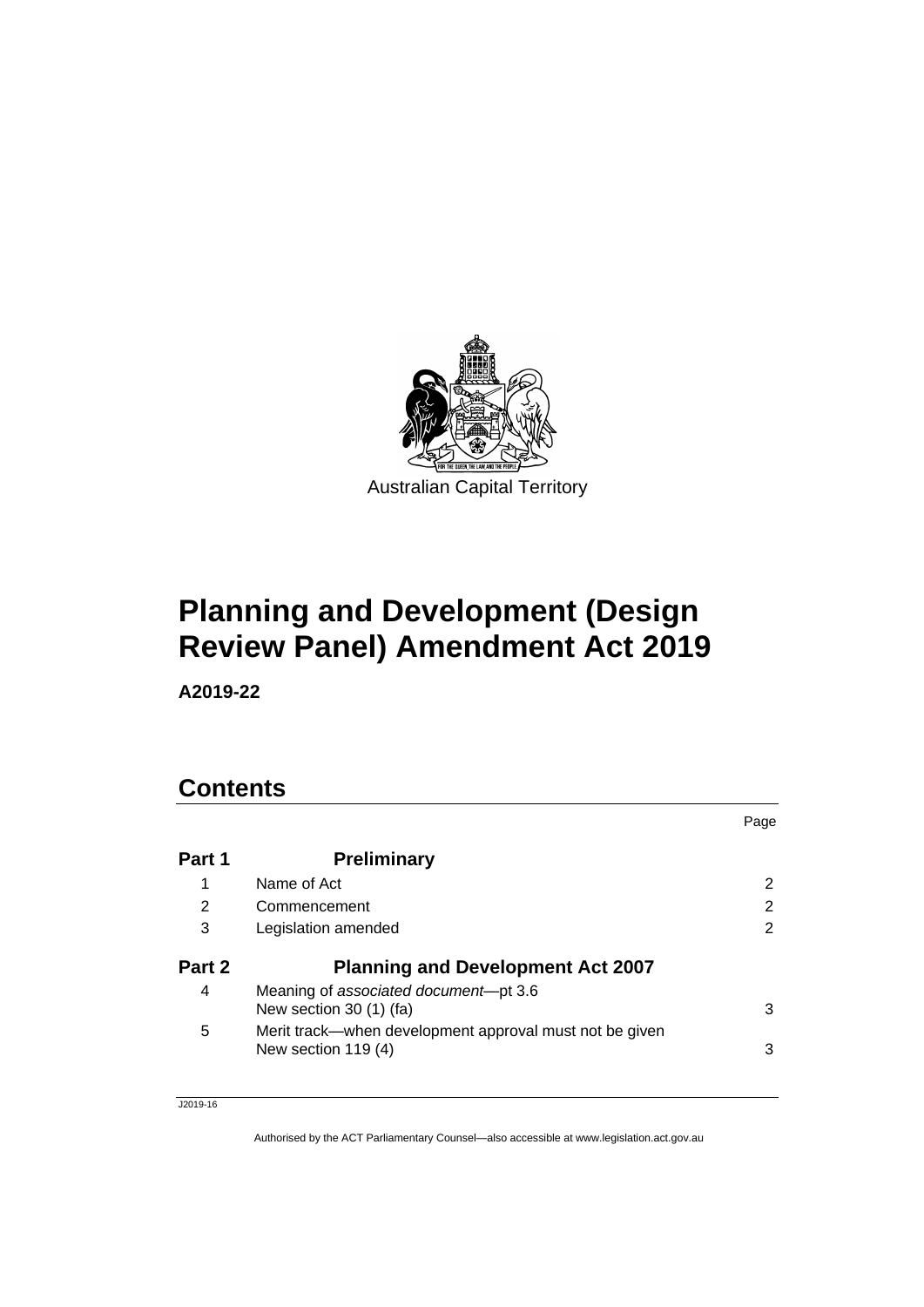| Contents |
|----------|
|----------|

| . .<br>× | ۰.<br>× |
|----------|---------|

| Part 3 | <b>Planning and Development Regulation 2008</b>                                        |    |
|--------|----------------------------------------------------------------------------------------|----|
| 20     | Dictionary, new definitions                                                            | 10 |
| 19     | New section 145A                                                                       | 10 |
| 18     | Section 139 (2), note 1                                                                | 10 |
| 17     | New section $139(2)(s)$                                                                | 9  |
| 16     | Form of development applications<br>Section 139 (2) (r), new note                      | 9  |
| 15     | New part 7.3 heading                                                                   | 9  |
| 14     | New division 7.2B.4                                                                    | 5  |
| 13     | New division 7.2B.3 heading                                                            | 5  |
| 12     | New division 7.2B.2 heading                                                            | 5  |
| 11     | Division 7.3.1 heading                                                                 | 5  |
| 10     | Part 7.3 heading                                                                       | 5  |
| 9      | Consideration of development proposals<br>New section 138 (4) (aa)                     | 4  |
| 8      | Impact track—considerations when deciding development approval<br>New section 129 (da) | 4  |
| 7      | Impact track—when development approval must not be given<br>New section 128 (6)        | 4  |
| 6      | Merit track—considerations when deciding development approval<br>New section 120 (da)  | 3  |
|        |                                                                                        |    |

| -21 | New section 20B |  |  |
|-----|-----------------|--|--|

contents 2 Planning and Development (Design Review Panel) Amendment Act 2019

A2019-22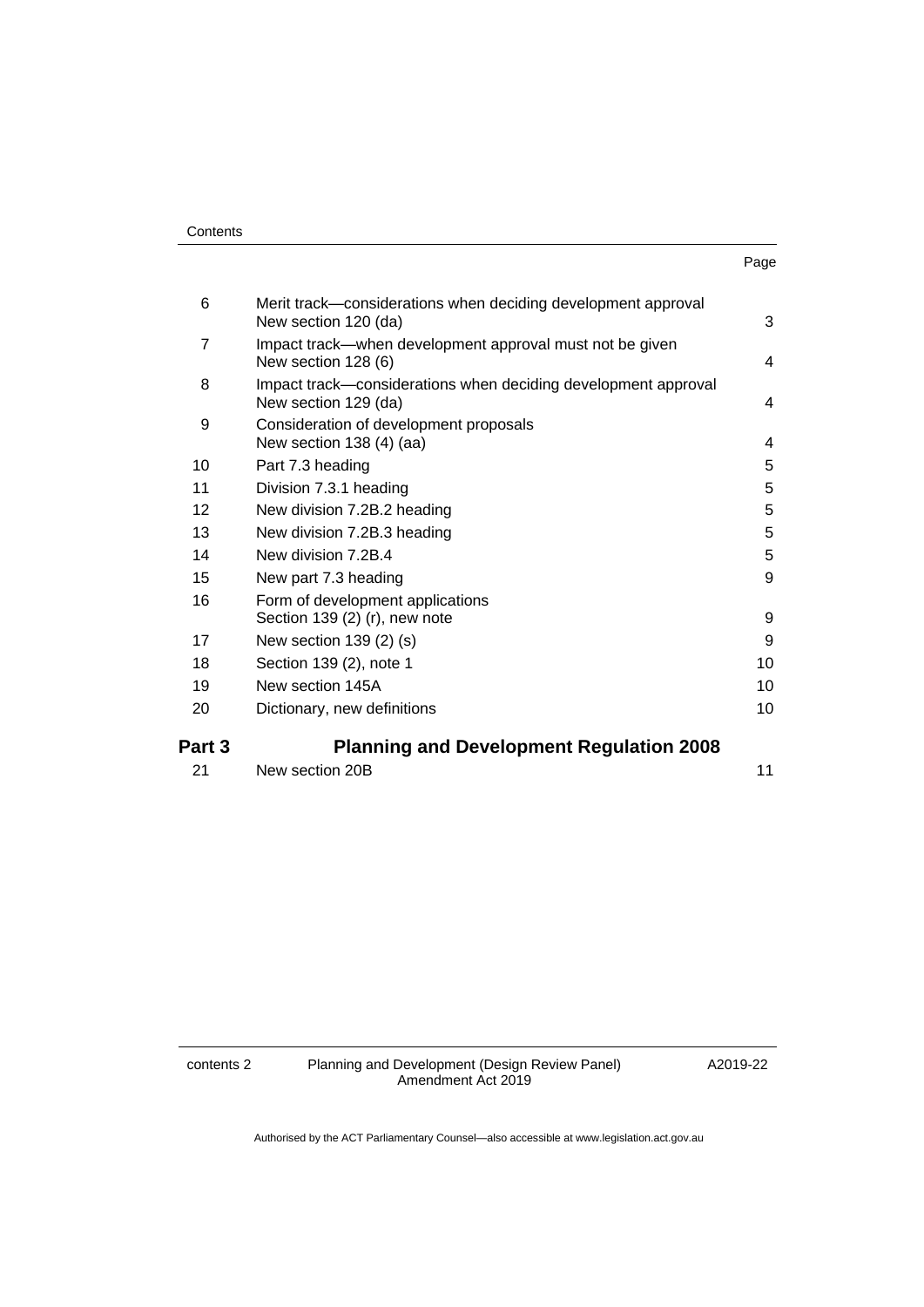

# **Planning and Development (Design Review Panel) Amendment Act 2019**

**A2019-22**

I

An Act to amend the *[Planning and Development Act 2007](http://www.legislation.act.gov.au/a/2007-24)* and the *[Planning and](http://www.legislation.act.gov.au/sl/2008-2)  [Development Regulation 2008](http://www.legislation.act.gov.au/sl/2008-2)*

The Legislative Assembly for the Australian Capital Territory enacts as follows:

J2019-16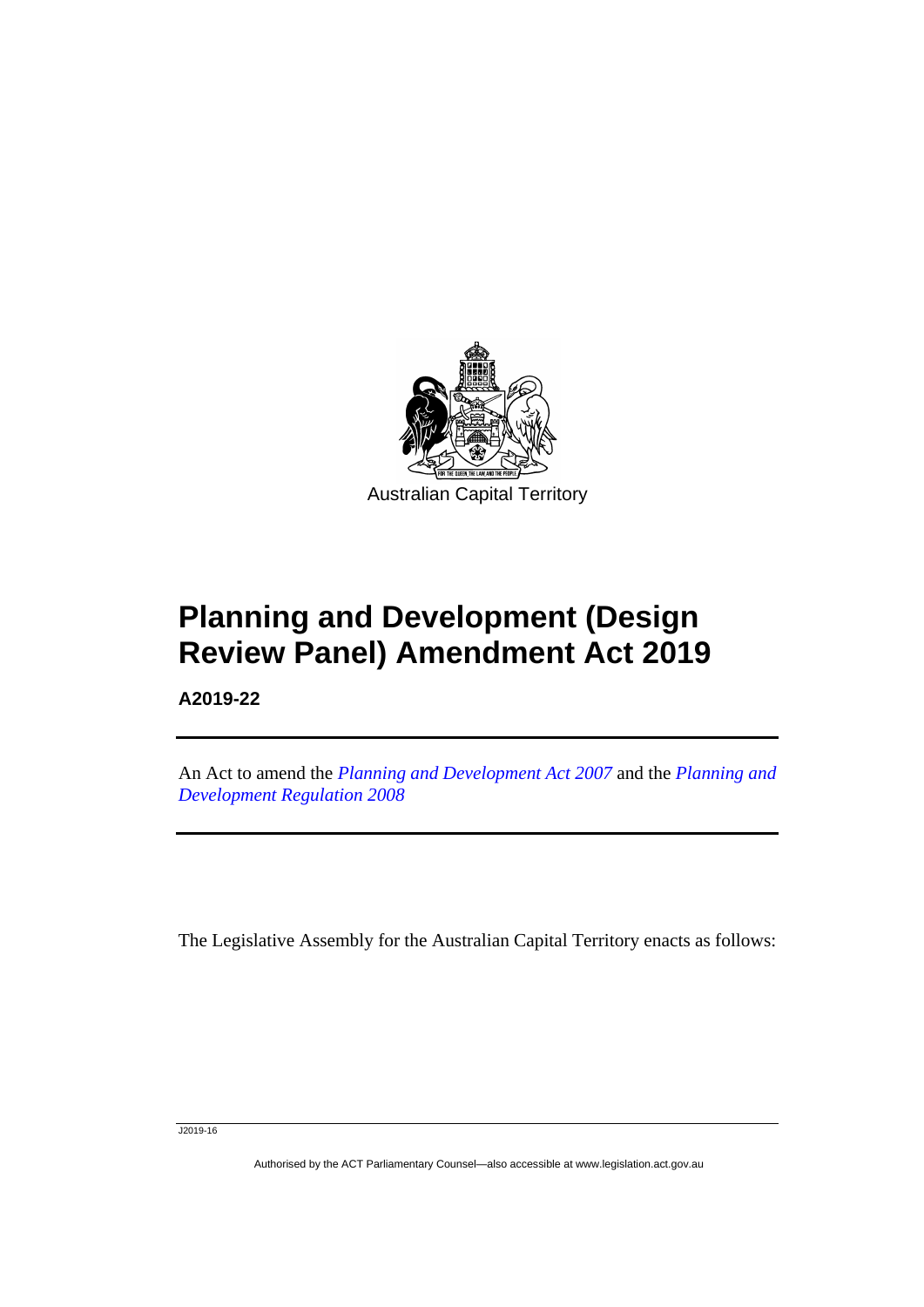#### Part 1 **Preliminary**

Section 1

## <span id="page-3-0"></span>**Part 1 Preliminary**

## <span id="page-3-1"></span>**1 Name of Act**

This Act is the *Planning and Development (Design Review Panel) Amendment Act 2019*.

<span id="page-3-3"></span><span id="page-3-2"></span>

|   |             | <b>Commencement</b>                                                                                                         |  |  |
|---|-------------|-----------------------------------------------------------------------------------------------------------------------------|--|--|
|   |             | This Act commences on 1 October 2019.                                                                                       |  |  |
|   | <i>Note</i> | The naming and commencement provisions automatically commence on<br>the notification day (see Legislation Act, $s$ 75 (1)). |  |  |
| 3 |             | <b>Legislation amended</b>                                                                                                  |  |  |

This Act amends the *[Planning and Development Act 2007](http://www.legislation.act.gov.au/a/2007-24)* and the *[Planning and Development Regulation 2008](http://www.legislation.act.gov.au/sl/2008-2)*.

page 2 Planning and Development (Design Review Panel) Amendment Act 2019

A2019-22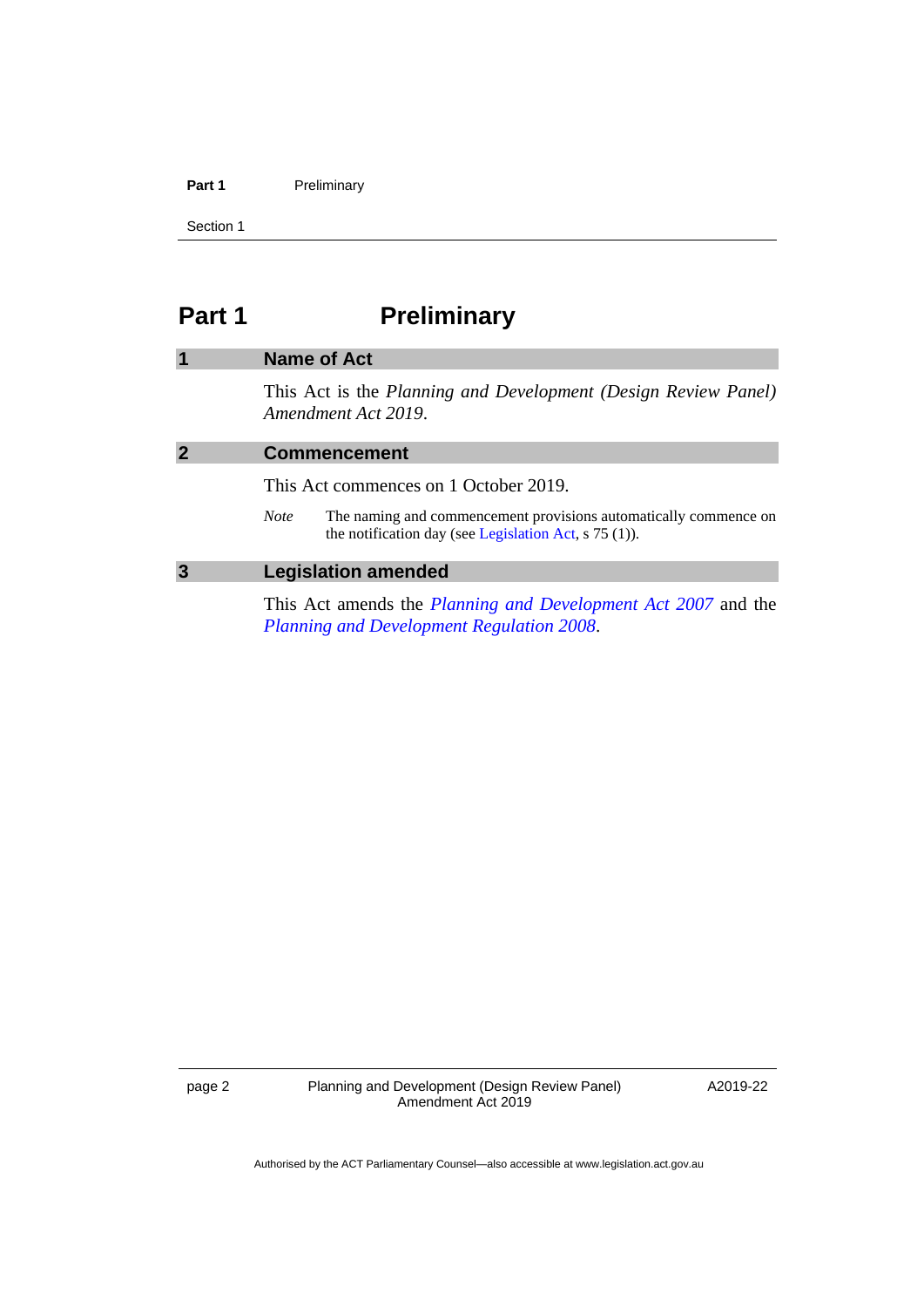## <span id="page-4-0"></span>**Part 2 Planning and Development Act 2007**

## <span id="page-4-1"></span>**4 Meaning of** *associated document—***pt 3.6 New section 30 (1) (fa)**

#### *insert*

(fa) a response to a design advice required under section 139 (2) (s) to accompany the application;

## <span id="page-4-2"></span>**5 Merit track—when development approval must not be given New section 119 (4)**

*insert*

- (4) In addition, development approval must not be given for a development proposal in the merit track if the design review panel provided the proponent with design advice about the development proposal under section 138AM and either—
	- (a) the proponent has not responded to the design advice; or
	- (b) the authority considers the proponent's response to the design advice is unsatisfactory.

### <span id="page-4-3"></span>**6 Merit track—considerations when deciding development approval New section 120 (da)**

#### *insert*

- (da) if the design review panel provided the proponent with design advice about the development proposal—
	- (i) the design advice; and
	- (ii) the proponent's response to the design advice;

A2019-22 Planning and Development (Design Review Panel) Amendment Act 2019

page 3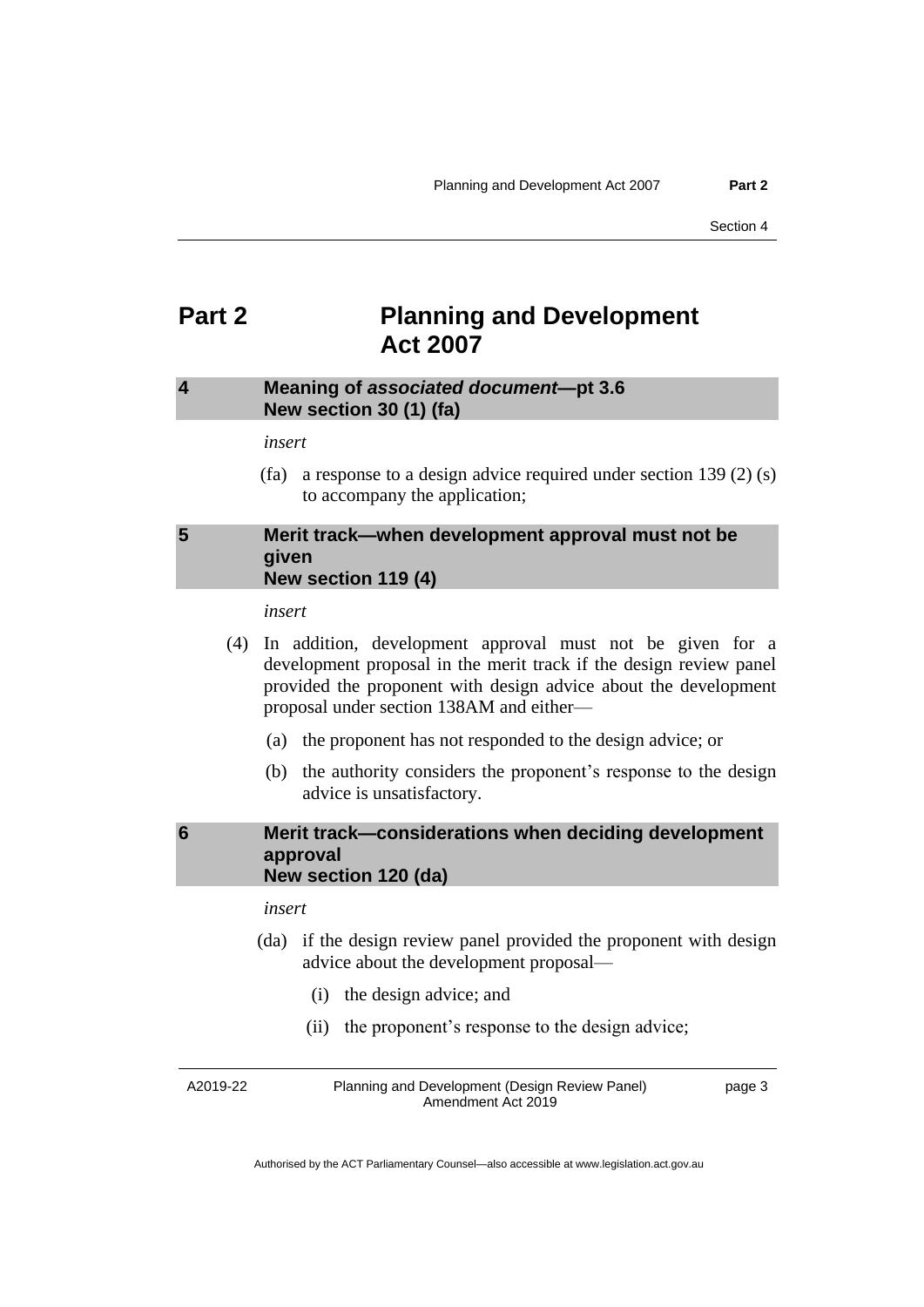### <span id="page-5-0"></span>**7 Impact track—when development approval must not be given New section 128 (6)**

*insert*

- (6) In addition, development approval must not be given for a development proposal in the impact track if the design review panel provided the proponent with design advice about the development proposal under section 138AM and either—
	- (a) the proponent has not responded to the design advice; or
	- (b) the authority considers the proponent's response to the design advice is unsatisfactory.

## <span id="page-5-1"></span>**8 Impact track—considerations when deciding development approval New section 129 (da)**

*insert*

- (da) if the design review panel provided the proponent with design advice about the development proposal—
	- (i) the design advice; and
	- (ii) the proponent's response to the design advice;

## <span id="page-5-2"></span>**9 Consideration of development proposals New section 138 (4) (aa)**

*after the note, insert*

(aa) whether the proponent must, or is likely to be required by the Minister to, consult the design review panel about the development proposal under section 138AL (Consultation with design review panel);

page 4 Planning and Development (Design Review Panel) Amendment Act 2019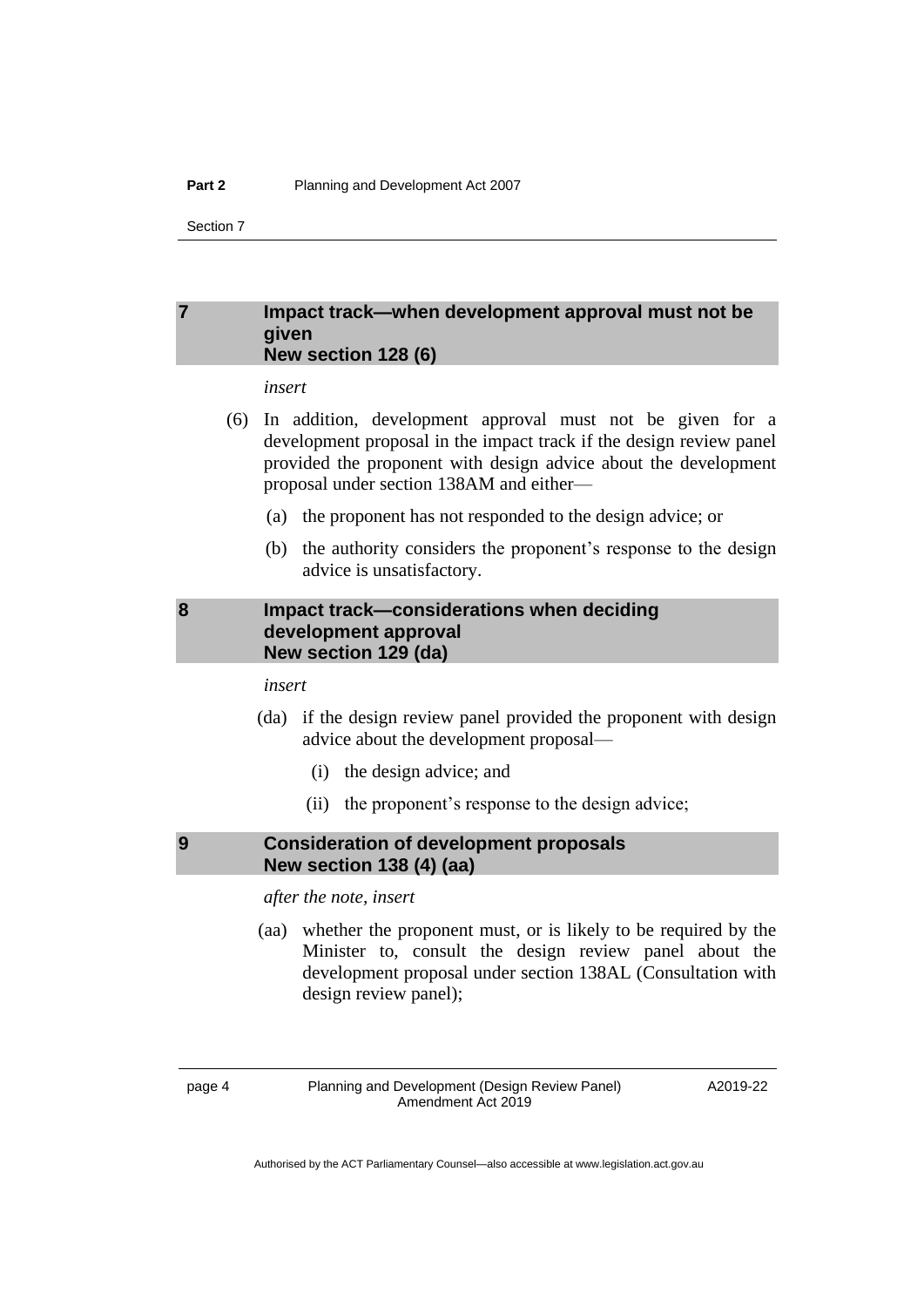## <span id="page-6-0"></span>**10 Part 7.3 heading**

*substitute*

## **Part 7.2B Pre-application matters**

<span id="page-6-3"></span><span id="page-6-2"></span><span id="page-6-1"></span>

| 11              | Division 7.3.1 heading      |                                                                          |
|-----------------|-----------------------------|--------------------------------------------------------------------------|
|                 | substitute                  |                                                                          |
| Division 7.2B.1 |                             | <b>Planning and land authority to advise</b><br>on development proposals |
| 12              |                             | New division 7.2B.2 heading                                              |
|                 | after section 138, insert   |                                                                          |
| Division 7.2B.2 |                             | <b>Environmental significance opinions</b>                               |
| 13              |                             | New division 7.2B.3 heading                                              |
|                 | after section 138AD, insert |                                                                          |
|                 |                             |                                                                          |
| Division 7.2B.3 |                             | <b>Community consultation</b>                                            |
| 14              | <b>New division 7.2B.4</b>  |                                                                          |
|                 | after section 138AF, insert |                                                                          |
| Division 7.2B.4 |                             | Design review panel advice                                               |
|                 |                             | Subdivision 7.2B.4.1 Design review panel                                 |
| <b>138AG</b>    |                             | Design review panel-establishment                                        |
|                 |                             | The Design Review Panel is established.                                  |
|                 |                             |                                                                          |

<span id="page-6-4"></span>A2019-22

Planning and Development (Design Review Panel) Amendment Act 2019

page 5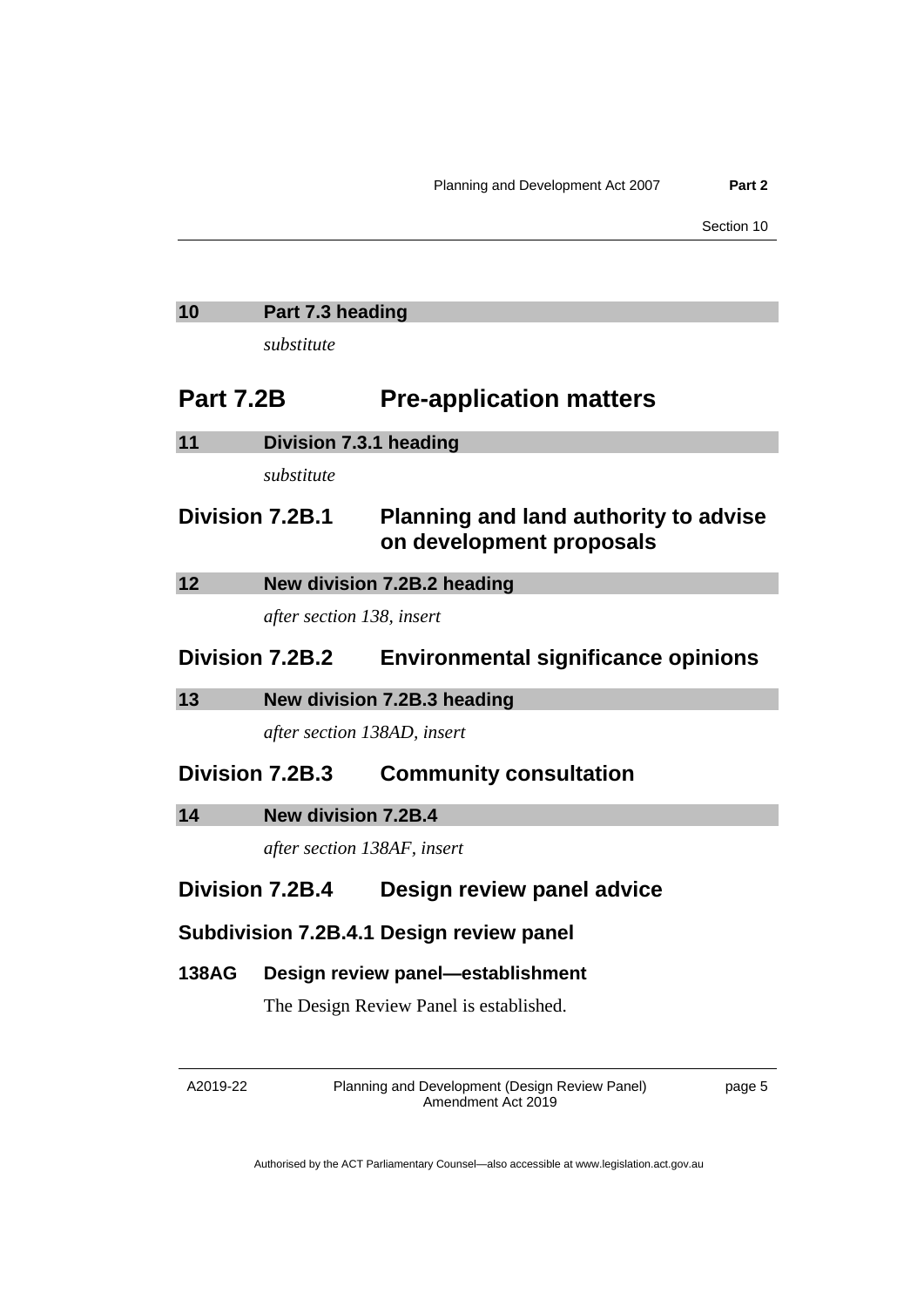#### **138AH Design review panel—functions**

The design review panel has the following functions:

- (a) to provide design advice to proponents of development proposals;
- (b) to exercise any other function given to the panel under this Act or another territory law.

### **138AI Design review panel—members**

- (1) The design review panel consists of at least 3 of the following members:
	- (a) the government architect;
	- (b) a representative of the national capital authority;
	- (c) 1 or more members contracted under subsection (2) to provide design review services to the panel.
- (2) The planning and land authority may, on behalf of the Territory, enter into a contract for services with a person to provide design review services to the design review panel.
- (3) However, the planning and land authority must not enter into a contract with a person unless satisfied that the person has appropriate expertise in architecture, urban design, urban planning, landscape architecture, engineering or another area relevant to the urban environment.
- (4) The contract must include conditions to ensure the accountability, transparency and independence of contracted panel members, including conditions about the following:
	- (a) ending the member's contract;
	- (b) disclosure of interests;
	- (c) conflicts of interest.

page 6 Planning and Development (Design Review Panel) Amendment Act 2019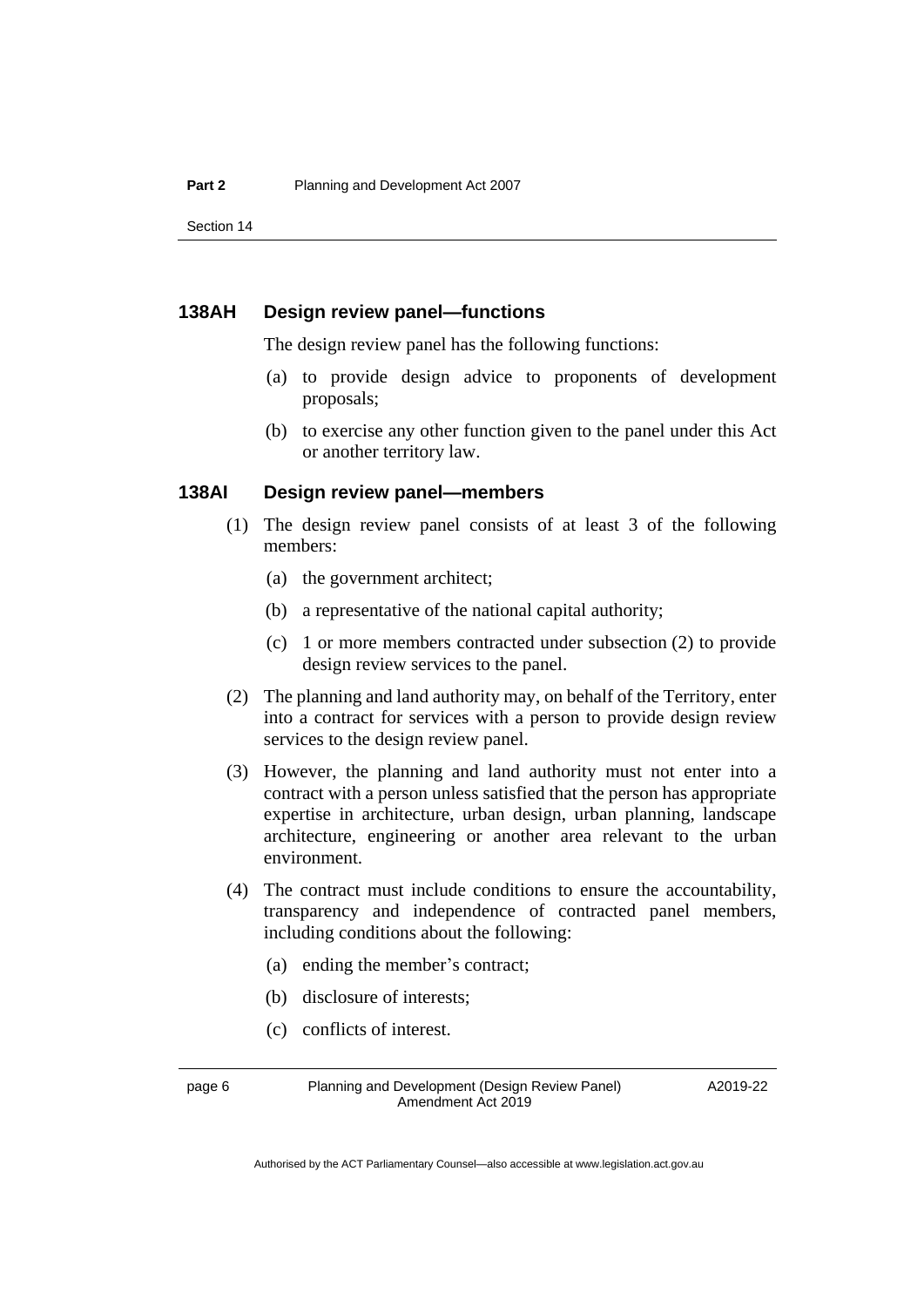### **138AJ Design review panel—rules**

- (1) The Minister may make rules (*design review panel rules*) for the design review panel, including rules about—
	- (a) the terms of reference for the panel; and
	- (b) how the panel is to be constituted; and
	- (c) the conduct of meetings of the panel; and

#### **Examples**

- 1 the quorum at meetings
- 2 who is to preside at meetings
- 3 how questions are to be resolved at meetings
- 4 how conflicts of interest are to be dealt with at meetings
- (d) processes and procedures for assessing development proposals.

#### **Examples**

- 1 site inspections
- 2 sources of best practice for design review
- (2) The design review panel rules may apply, adopt or incorporate an instrument as in force from time to time.
- (3) The [Legislation Act,](http://www.legislation.act.gov.au/a/2001-14) section 47 (6) does not apply to an instrument applied, adopted or incorporated under subsection (2).
	- *Note* The instrument does not need to be notified under the [Legislation Act](http://www.legislation.act.gov.au/a/2001-14) because s 47 (6) does not apply (se[e Legislation Act,](http://www.legislation.act.gov.au/a/2001-14) s 47 (7)).
- (4) The design review panel rules must be published on the authority website.

## **138AK Design principles**

- (1) The Minister may make principles (*design principles*) to be used by the design review panel in assessing development proposals under this Act.
- (2) The design principles must be published on the authority website.

A2019-22 Planning and Development (Design Review Panel) Amendment Act 2019 page 7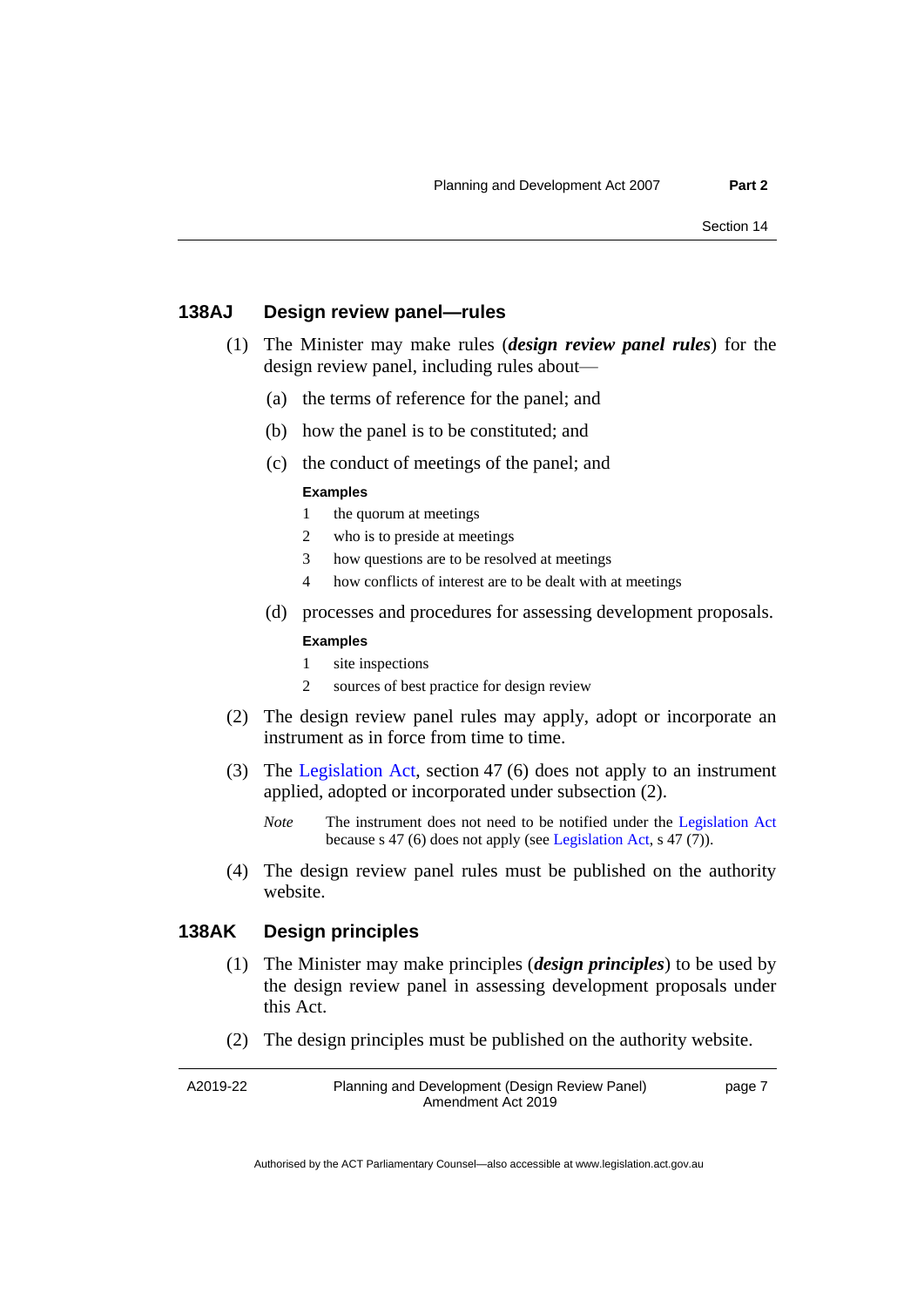## **Subdivision 7.2B.4.2 Design review panel advice**

#### **138AL Consultation with design review panel**

- (1) Before lodging a development application for a prescribed development proposal, the proponent must consult the design review panel about the proposal.
- (2) Also, if the Minister is satisfied that a development proposal is likely to be of economic, social or environmental significance to the Territory, the Minister may require the proponent to consult the design review panel about the proposal.
- (3) In addition, the proponent of any other development proposal may consult the design review panel about the proposal.
- (4) If the proponent of a development proposal consults the design review panel about the proposal, the consultation must be carried out in accordance with any design review panel rules.

## **138AM Design review panel may provide design advice**

- (1) This section applies if—
	- (a) the proponent of a development proposal consults the design review panel about the proposal under section 138AL; or
	- (b) the planning and land authority gives the design review panel an opportunity to provide further design advice about a development proposal under section 145A (Amended development application—previous consultation with design review panel).
- (2) The design review panel must—
	- (a) consider the proposal; and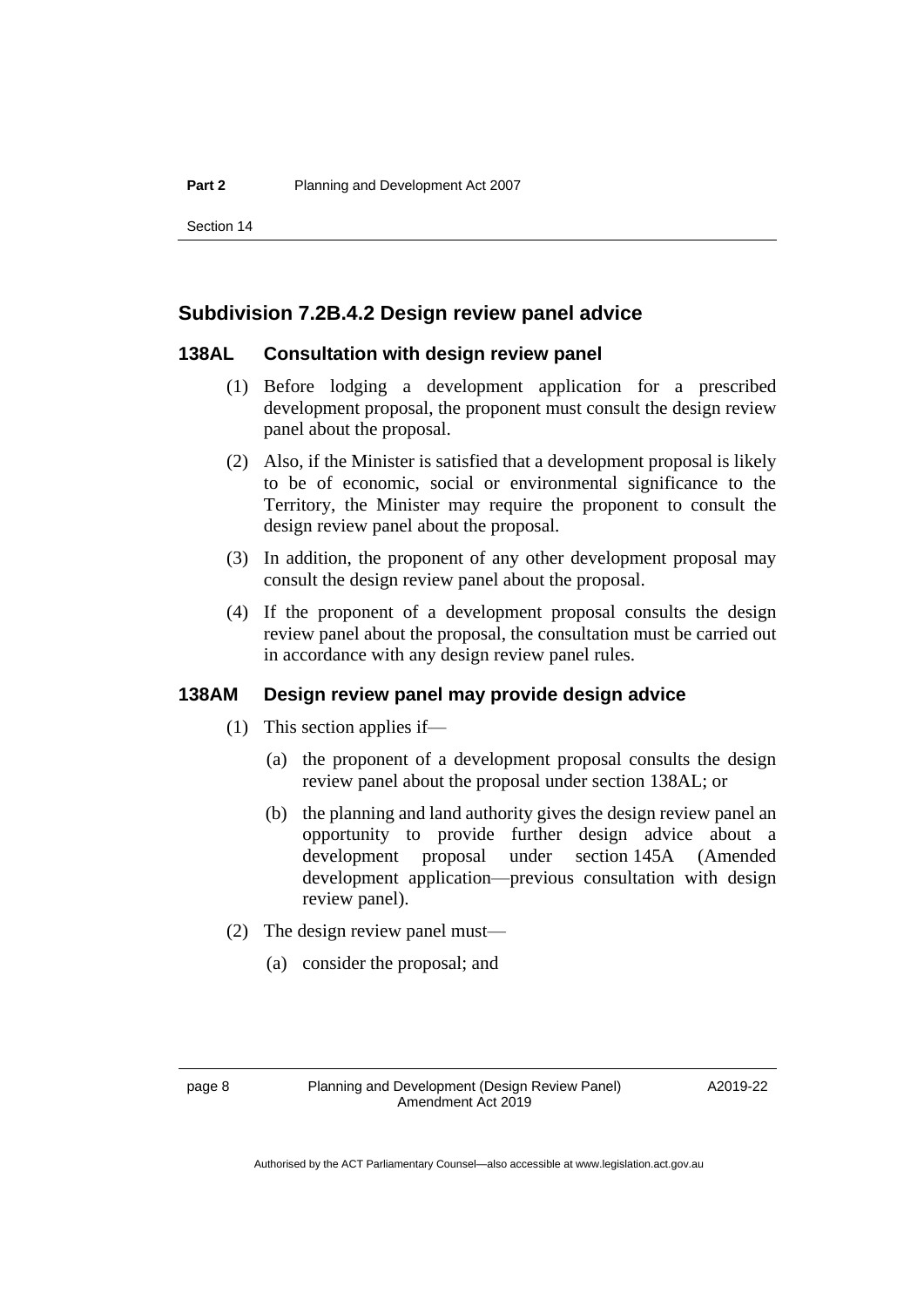- (b) either—
	- (i) provide the proponent with advice about how the proposal could be made consistent, or more consistent, with any design principles (*design advice*); or
	- (ii) tell the proponent that the panel has no advice about the proposal; and
- (c) if the panel provides the proponent with design advice—give a copy of the design advice to the planning and land authority.
- *Note* If design advice is given, the proponent's response to the design advice must be included in the development application (see s 139 (2) (s)).
- (3) If the proponent does not lodge a development application for the development proposal within 18 months after the design advice is provided, the design advice expires.

## <span id="page-10-0"></span>**15 New part 7.3 heading**

*before division 7.3.1A, insert*

## **Part 7.3 Development applications**

<span id="page-10-1"></span>**16 Form of development applications Section 139 (2) (r), new note**

*insert*

```
17 New section 139 (2) (s)
```
*before the notes, insert*

(s) if the design review panel provided the proponent with design advice about the development proposal under section 138AM be accompanied by the proponent's response to the design advice.

A2019-22 Planning and Development (Design Review Panel) Amendment Act 2019

page 9

*Note Estate development plan*—see s 94.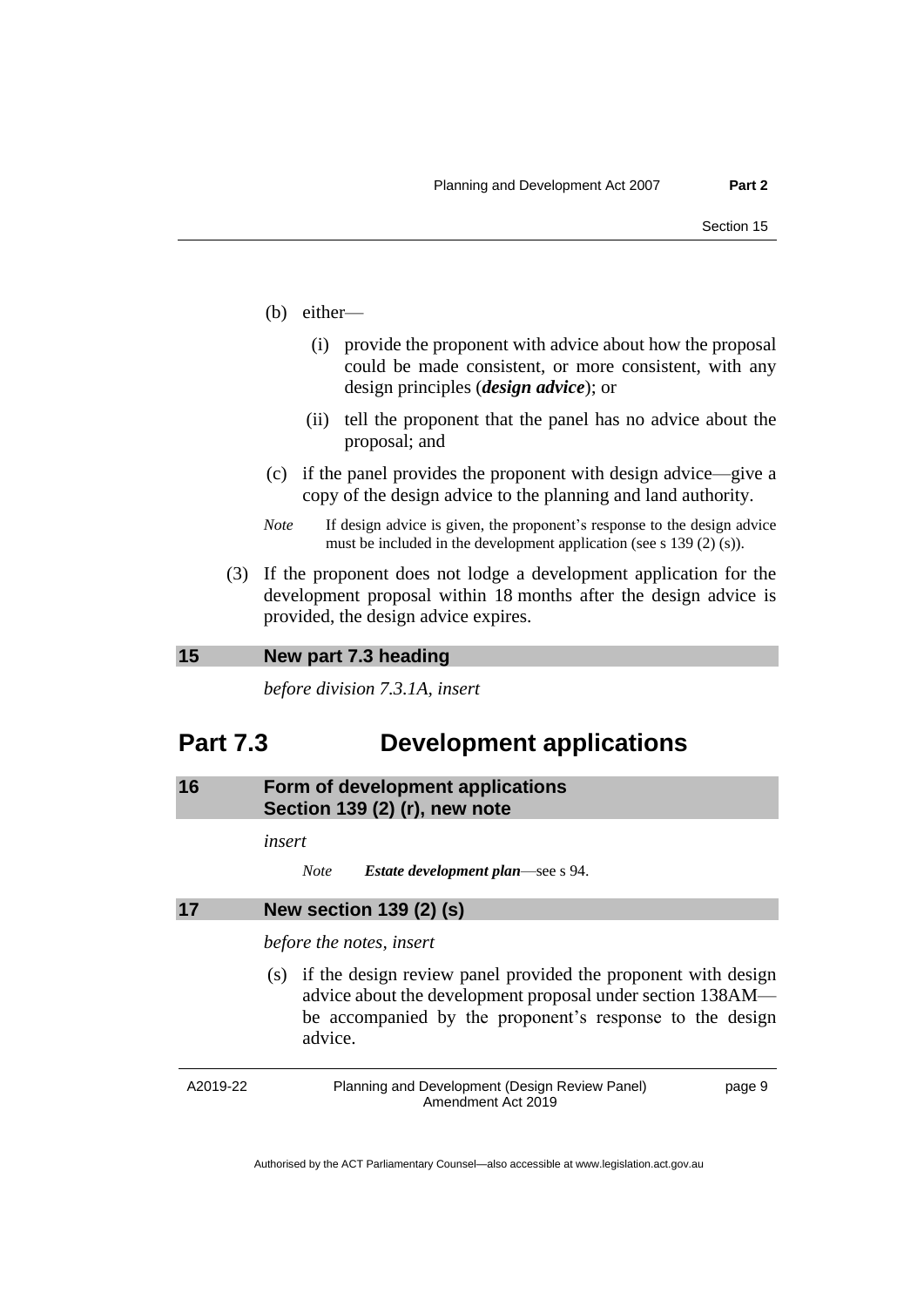#### <span id="page-11-0"></span>**18 Section 139 (2), note 1**

#### *substitute*

*Note 1* Some development applications must be publicly notified (see div 7.3.4). However, the applicant may apply for part of the application to be excluded from publication (see s 411).

#### <span id="page-11-1"></span>**19 New section 145A**

*insert*

## **145A Amended development application—previous consultation with design review panel**

- (1) This section applies if—
	- (a) a development application has been amended under section 144; and
	- (b) before it was amended, the design review panel had provided design advice about the development proposal under section 138AM.
- (2) The planning and land authority may give the design review panel an opportunity to provide further design advice about the development proposal.

#### <span id="page-11-2"></span>**20 Dictionary, new definitions**

*insert*

*design advice*—see section 138AM.

*design principles*—see section 138AK.

*design review panel* means the Design Review Panel established under section 138AG.

*design review panel rules*—see section 138AJ.

page 10 Planning and Development (Design Review Panel) Amendment Act 2019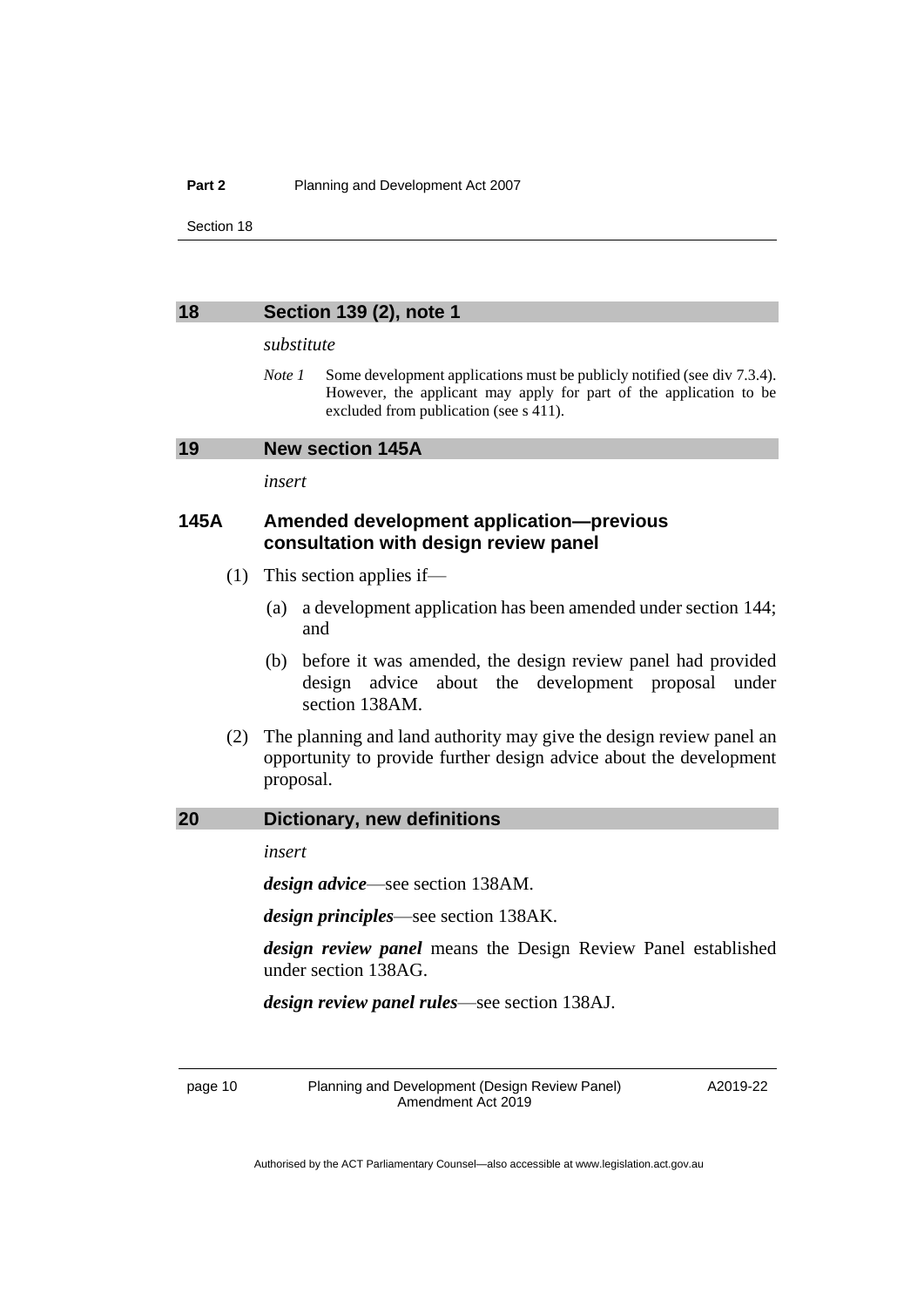## <span id="page-12-0"></span>**Part 3 Planning and Development Regulation 2008**

## <span id="page-12-1"></span>**21 New section 20B**

*in part 3.1AB, insert*

## **20B Consultation with design review panel—Act, s 138AL**

A development proposal for a building with 5 or more storeys is prescribed.

A2019-22

Planning and Development (Design Review Panel) Amendment Act 2019

page 11